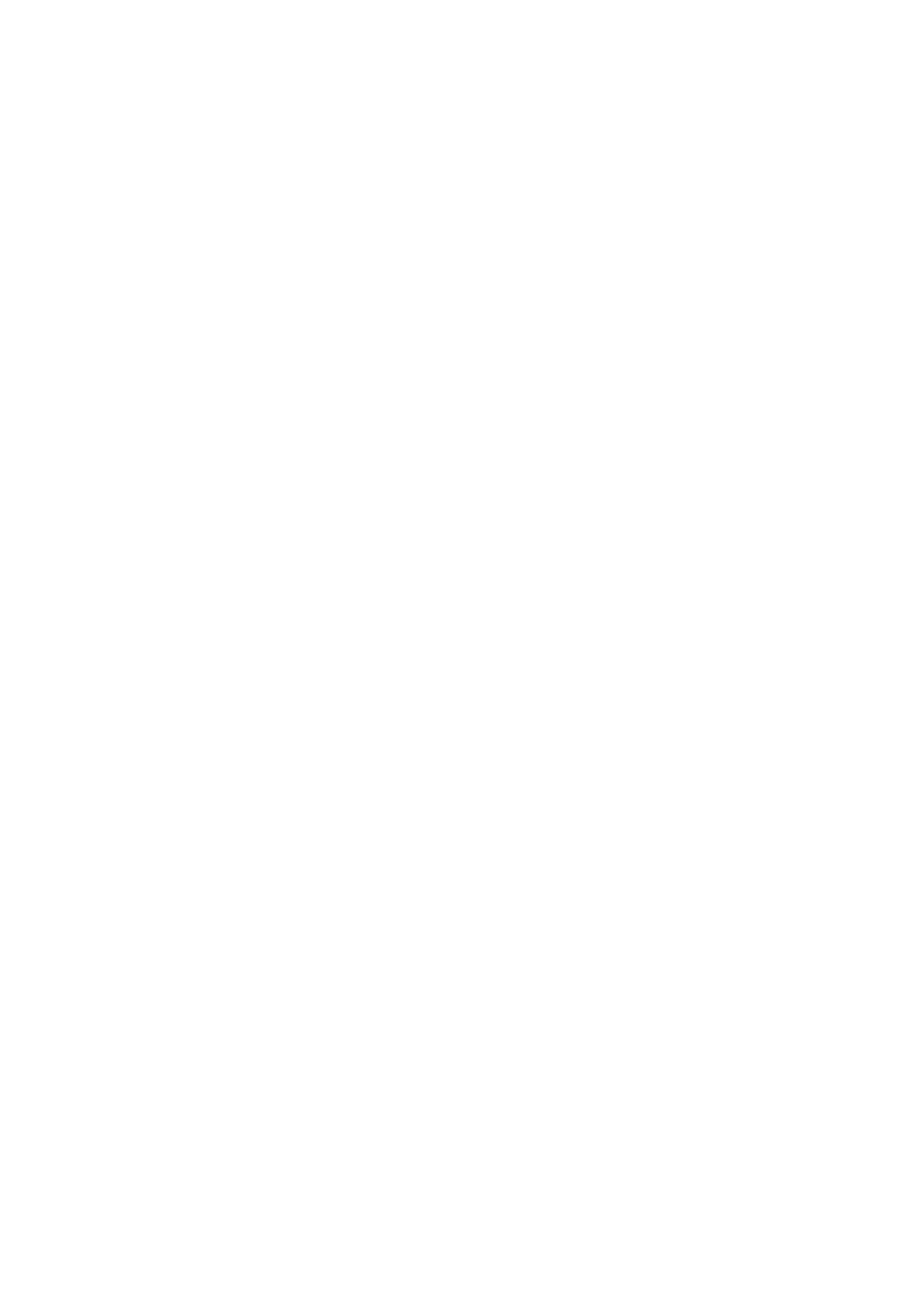FFIE/742/110

Approved Kjeller 17. December 2002

Torleiv Maseng Director of Research

#### **VEGETATION ATTENUATION OF MICROWAVES Measurements and model evaluation**

MOSESEN Kjetil

FFI/RAPPORT-2002/04143

**FORSVARETS FORSKNINGSINSTITUTT Norwegian Defence Research Establishment** P O Box 25, NO 2027 Kjeller, Norway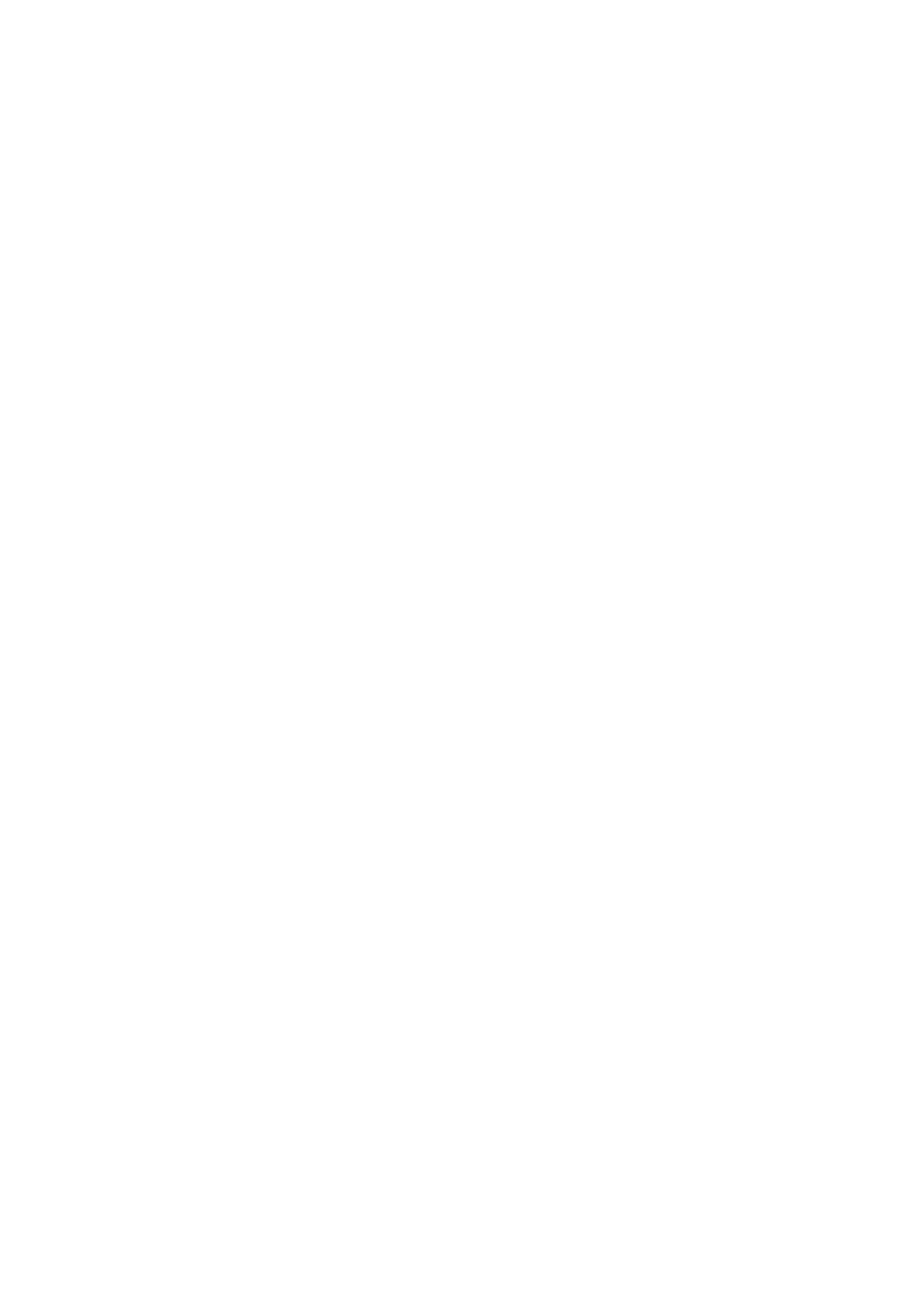#### **FORSVARETS FORSKNINGSINSTITUTT(FFI) UNCLASSIFIED Norwegian Defence Research Establishment**

# **P O BOX 25 NO 2027 KJELLER, NORWAY**

**SECURITY CLASSIFICATION OF THIS PAGE (when data entered)**

| <b>REPORT DOCUMENTATION PAGE</b>                                                                                                                                                                                           |  |  |  |  |  |  |
|----------------------------------------------------------------------------------------------------------------------------------------------------------------------------------------------------------------------------|--|--|--|--|--|--|
| <b>NUMBER OF</b>                                                                                                                                                                                                           |  |  |  |  |  |  |
| <b>PAGES</b>                                                                                                                                                                                                               |  |  |  |  |  |  |
| 23                                                                                                                                                                                                                         |  |  |  |  |  |  |
|                                                                                                                                                                                                                            |  |  |  |  |  |  |
|                                                                                                                                                                                                                            |  |  |  |  |  |  |
|                                                                                                                                                                                                                            |  |  |  |  |  |  |
|                                                                                                                                                                                                                            |  |  |  |  |  |  |
|                                                                                                                                                                                                                            |  |  |  |  |  |  |
|                                                                                                                                                                                                                            |  |  |  |  |  |  |
|                                                                                                                                                                                                                            |  |  |  |  |  |  |
|                                                                                                                                                                                                                            |  |  |  |  |  |  |
|                                                                                                                                                                                                                            |  |  |  |  |  |  |
|                                                                                                                                                                                                                            |  |  |  |  |  |  |
|                                                                                                                                                                                                                            |  |  |  |  |  |  |
|                                                                                                                                                                                                                            |  |  |  |  |  |  |
|                                                                                                                                                                                                                            |  |  |  |  |  |  |
|                                                                                                                                                                                                                            |  |  |  |  |  |  |
| Vegetasjon<br>b)                                                                                                                                                                                                           |  |  |  |  |  |  |
|                                                                                                                                                                                                                            |  |  |  |  |  |  |
|                                                                                                                                                                                                                            |  |  |  |  |  |  |
|                                                                                                                                                                                                                            |  |  |  |  |  |  |
|                                                                                                                                                                                                                            |  |  |  |  |  |  |
|                                                                                                                                                                                                                            |  |  |  |  |  |  |
|                                                                                                                                                                                                                            |  |  |  |  |  |  |
|                                                                                                                                                                                                                            |  |  |  |  |  |  |
| The aim of this report is to analyse measurements of vegetation attenuation at 18GHz and 38GHz. The                                                                                                                        |  |  |  |  |  |  |
| transmitter and the receiver are both located in the forest in such a way that the main part of the radio wave<br>propagate through the grove. Experiments are performed with groves of pine, spruce and trees in-leaf and |  |  |  |  |  |  |
| off-leaf. In-leaf groves give the highest median attenuation while groves of pine give the lowest median                                                                                                                   |  |  |  |  |  |  |
|                                                                                                                                                                                                                            |  |  |  |  |  |  |
| Evaluation of how five current models predict the measured attenuation of the different vegetation types is                                                                                                                |  |  |  |  |  |  |
| Analysis of the received signal-level in time shows that the estimated distribution approaches a Rayleigh                                                                                                                  |  |  |  |  |  |  |
|                                                                                                                                                                                                                            |  |  |  |  |  |  |
| Exploration of the received signal-level in space exposes that the estimated distribution resembles a                                                                                                                      |  |  |  |  |  |  |
|                                                                                                                                                                                                                            |  |  |  |  |  |  |
|                                                                                                                                                                                                                            |  |  |  |  |  |  |
|                                                                                                                                                                                                                            |  |  |  |  |  |  |
| Director of Research                                                                                                                                                                                                       |  |  |  |  |  |  |
|                                                                                                                                                                                                                            |  |  |  |  |  |  |

ISBN-82-464-0677-9

**UNCLASSIFIED**

**FFI-B-22-1982 SECURITY CLASSIFICATION OF THIS PAGE 23Oct2002, fixed size same as at top of page (when data entered)**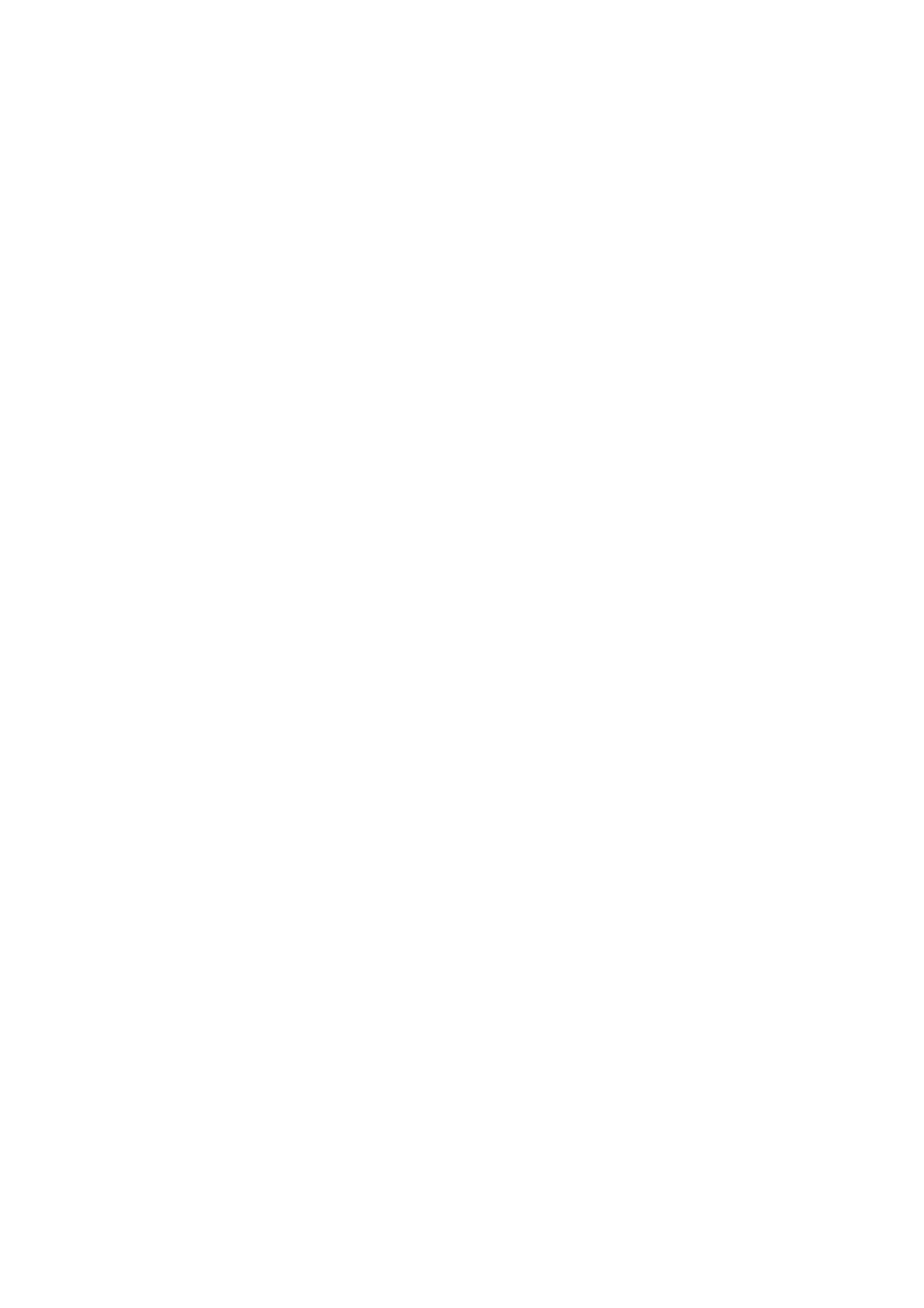**CONTENTS**

| $\mathbf{1}$    | <b>INTRODUCTION</b>                                   | $\boldsymbol{7}$ |
|-----------------|-------------------------------------------------------|------------------|
| 1.1             | Background                                            | 7                |
| 1.2             | Organization of the report                            | 7                |
| 2               | <b>EXPERIMENTAL WORK</b>                              | 8                |
| 2.1             | System setup                                          | 8                |
| 2.2             | Data                                                  | 8                |
| 3               | THE MEDIAN VEGETATION ATTENUATION                     | 9                |
| 3.1             | Variables influencing the median                      | 9                |
|                 | 3.1.1 Polarization                                    | 11               |
|                 | 3.1.2 Frequency                                       | 11               |
| 3.2             | Evaluation of attenuation models                      | 13               |
|                 | 3.2.1 Forest depth<br>3.2.2 Performance of the models | 14<br>14         |
|                 |                                                       |                  |
| $\overline{4}$  | <b>VARIATIONS OF THE RECEIVED SIGNAL</b>              | 18               |
| 4.1             | Space-domain                                          | 18               |
| 4.2             | Time-domain                                           | 18               |
| 4.2.1           | Rate                                                  | 20               |
| 5               | <b>CONCLUDING REMARKS</b>                             | 21               |
|                 | References                                            | 21               |
| <b>APPENDIX</b> |                                                       |                  |
| A               | <b>ATTENUATION MODELS</b>                             | 22               |
|                 | <b>Distribution list</b>                              | 23               |

**page**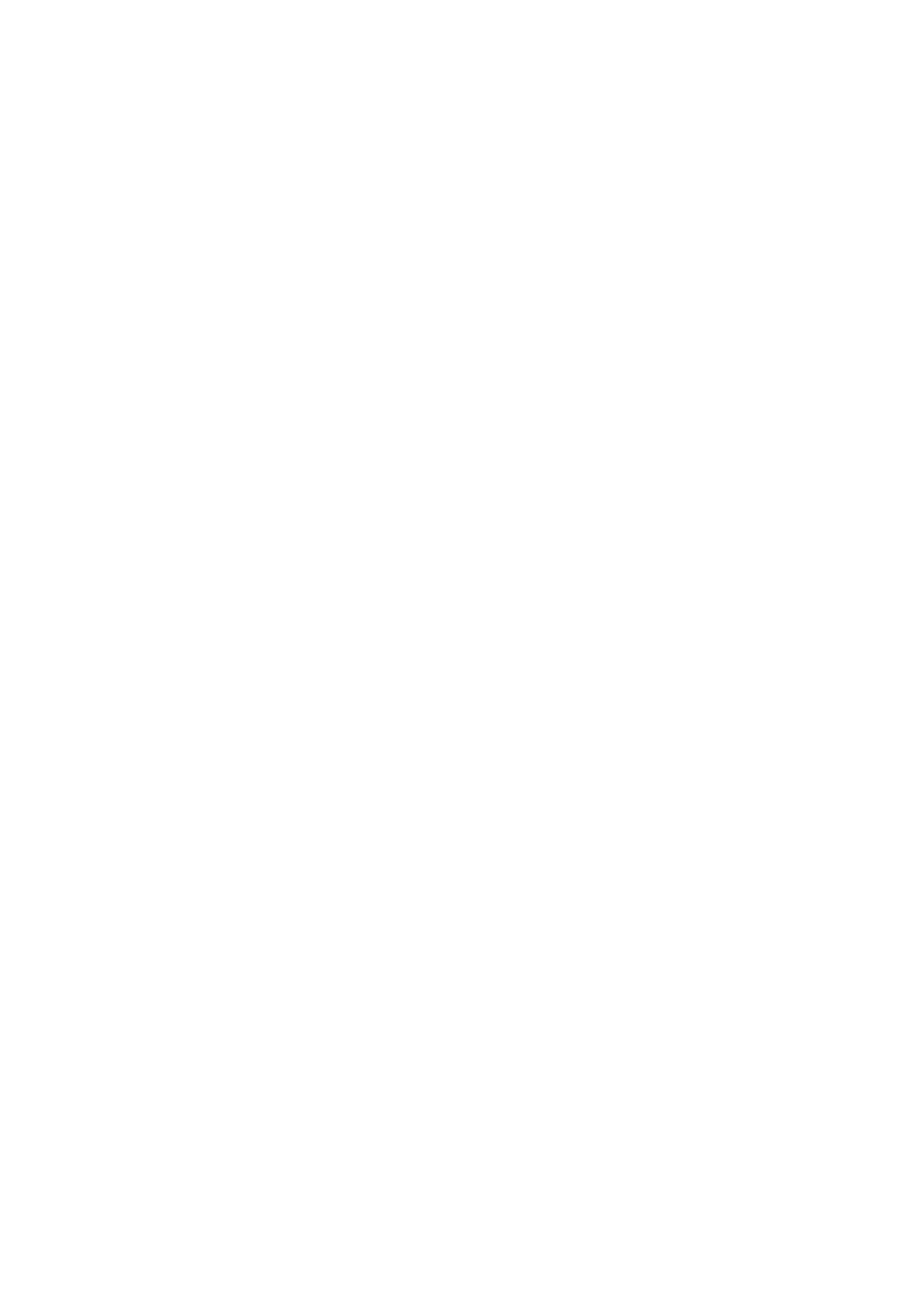#### **VEGETATION ATTENUATION OF MICROWAVES**

#### **Measurements and model evaluation**

#### **1 INTRODUCTION**

In the project 742 SIGVAT different concepts of wireless communication system are evaluated. Both the transmitter and the receiver are located in a forest where the distance between them varies from a few meters up to one kilometer. To comply with the requirements of a high data-rate the frequencies in the SHF-band and the EHF-band are of current interest.

#### **1.1 Background**

The evaluation of the different concepts requires predictions of the vegetation attenuation at the actual frequencies and distances. A study of five current empirical models<sup>1</sup> exposes a large difference in the predicted vegetation attenuation. The variation is such that the result of the evaluation is dependent on the model chosen. Also the types of vegetation at the measurement-sites, which the parameters in the models are based on, are very different from the vegetation types of interest. Thus, experiments are required to find the attenuation of current interest.

A measurement-system which at the same time can test one of the concepts was constructed(4). Measurements of the vegetation attenuation were performed at several locations and vegetation types. The aim of this report is to analyse the captured data sets.

#### **1.2 Organization of the report**

We briefly introduce the themes of this report.

In section 2 we will describe the experimental setup and how the data-sets are captured.

In section 3 we first analyse the variables which influence the median vegetation attenuation. Thereafter we study the performance of the current models.

In section 4 we will analyse the data sets in order to find the distribution of the received signal-level in the time- and space-domain.

Finally, in section 5 we will conclude.

<sup>&</sup>lt;sup>1</sup>Details of the models are displayed in 3.2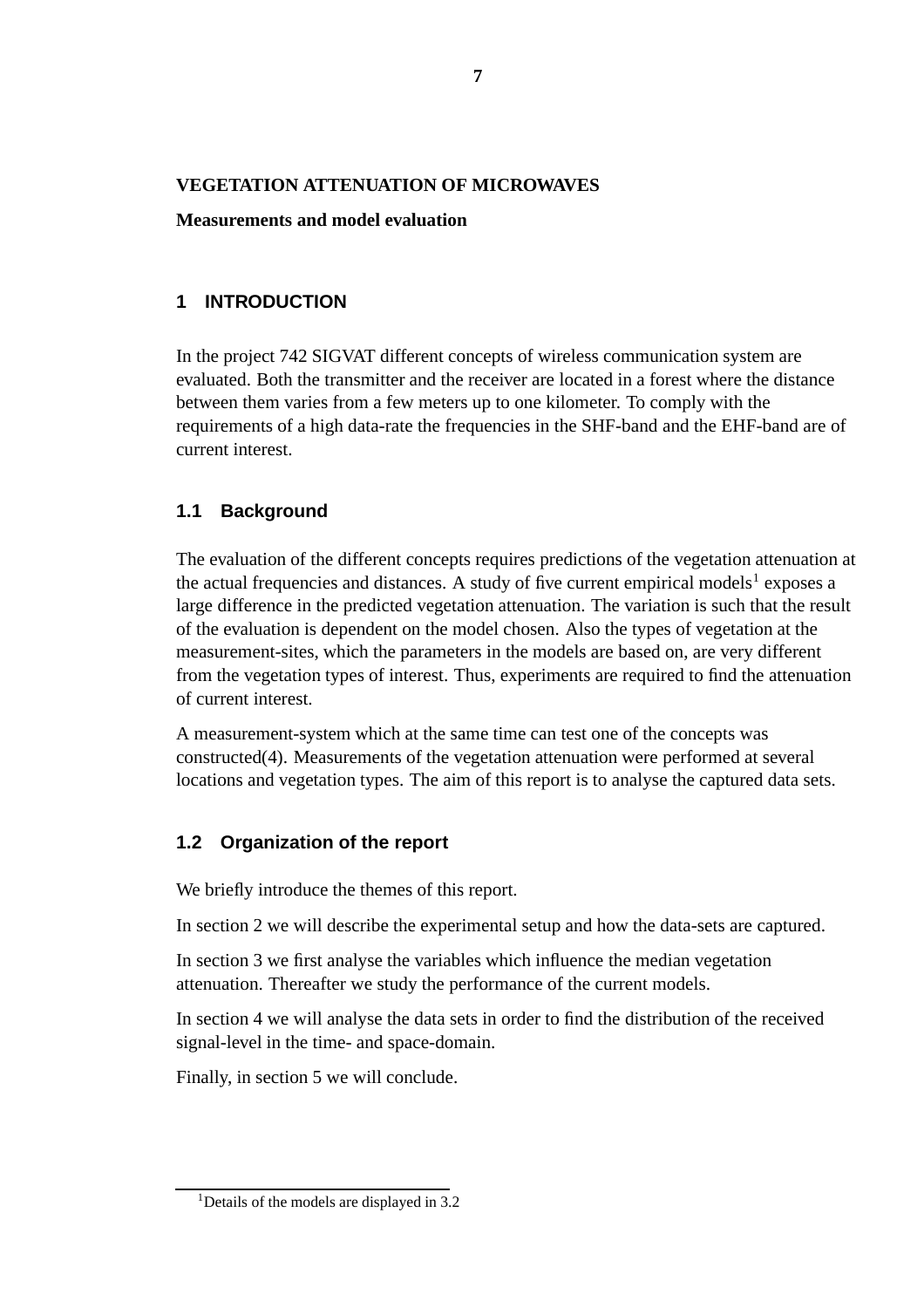

*Figure 2.1 A sketch of the experimental setup. Both the transmitter and the receiver have an antenna height less than the height of the trees.*

#### **2 EXPERIMENTAL WORK**

In this section we will give a brief description of the measurement-system and how the data sets were captured.

#### **2.1 System setup**

The measurement-system is constituted by two commercial radio-links with frequencies of 18GHz and 38GHz. The antennas are mounted on vehicles where all instruments for positioning and data recording are located. In the experiments the transmitter and the receiver are both located in the forest as sketched in Figure 2.1. The height of the antennas,  $h_{TRX}$ , are 5m, which is about one third of the tree height. The distance between the transmitter and the start of the grove,  $d_{TX}$ , and the distance between the receiver and the end of the grove,  $d_{RX}$ , is less than 20m. Thus, the main part of the radio wave propagates through the foliage and not over the top of the trees (5,p. 41).

All the different groves consist of wild vegetation. Pine, spruce and deciduous trees are the main types of wood. The deciduous groves consist mostly of birch and some alder. Both in-leaf and off-leaf measurements are performed. For details of the system and the different locations see  $(4)$ .

#### **2.2 Data**

To capture data at each location the antennas are first pointed towards each other according to GPS coordinates, inclination and compass direction. Thereafter, the direction of the antenna at both the transmitter and the receiver are adjusted to maximize the received signal-level. Thus, the obtained data is a measure of the minimum attenuation at each location.

To find the maximum signal-level at the receiver, the direction of the antenna is automatically changed over a space-angle while sampling the signal. Thereafter a refined scan is performed around the maximum point of the first search as displayed in Figure 2.2.

**8**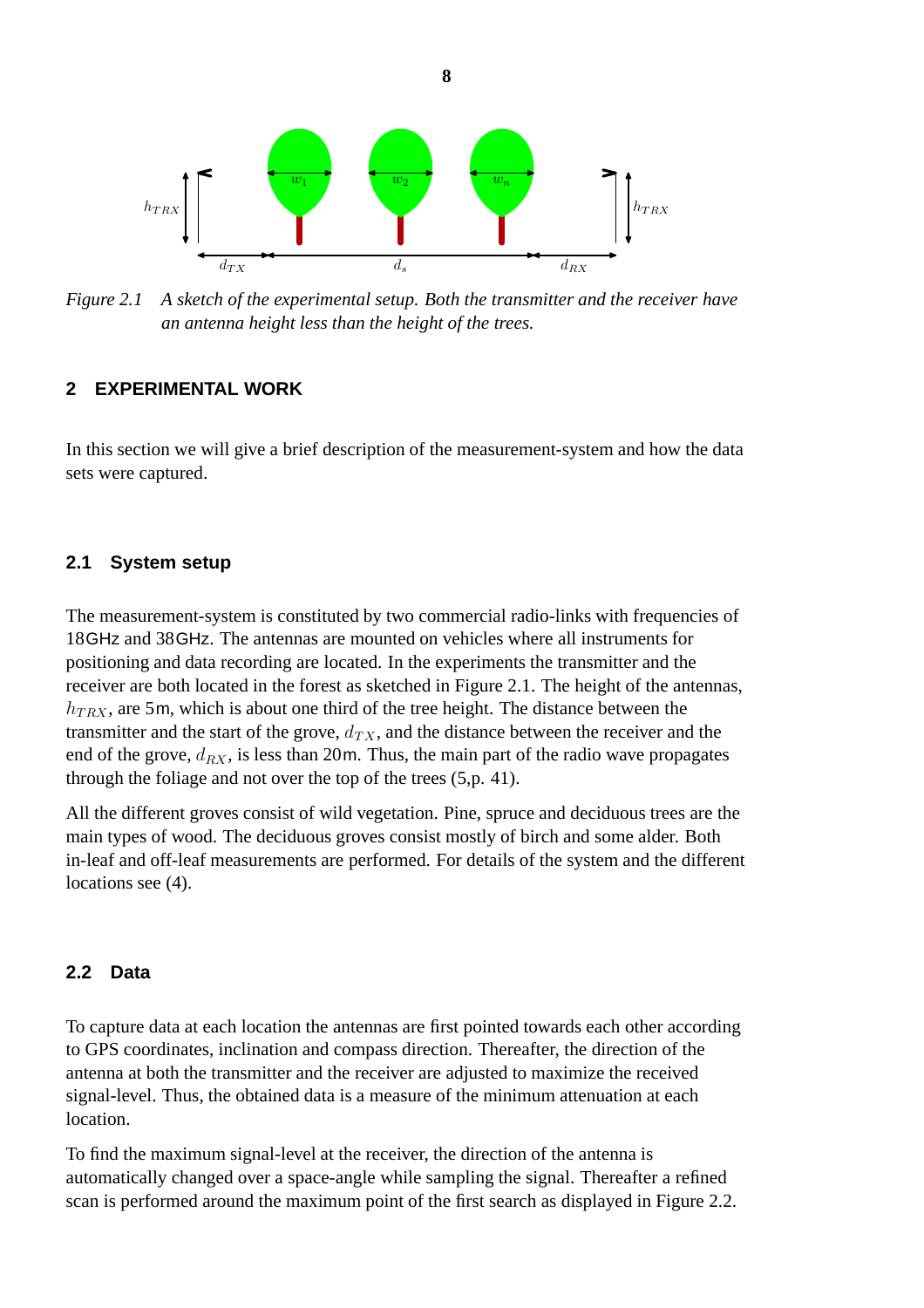

*Figure 2.2 Contour-plot of the space-angle scan at the receiver. The left is the wide search and the right is the refined scan. For both plots origo is the line-of-sight between the transmitter and the receiver.*

Finally, with the obtained direction of the antennas, 500 samples of the received signal-level is captured with a sample-time of 500ms. In addition to the sampled data the weather conditions and the humidity of ground and foliage are observed. Together with the distances, frequency and descriptions of the grove these observations constitute a set of independent variables.

#### **3 THE MEDIAN VEGETATION ATTENUATION**

In the previous section we briefly presented the experimental setup and the different data sets that were captured. In this section we will first analyse the data-sets to obtain information about which variables that influence the median vegetation attenuation. Second, we present results achieved when varying the polarization and the frequency. Finally, we compare the output of five current vegetation attenuation models with our experimental data.

#### **3.1 Variables influencing the median**

In order to analyse the relation between the median vegetation attenuation **y** and the independent variables **X** we use the multiple linear regression, i.e.

$$
y = X\beta + \epsilon \tag{3.1}
$$

Here  $\beta$  is the vector of parameters and  $\epsilon$  is a vector of random errors. A test for multicollinearity by inspection of the eigenvalues and eigenvectors of **X** exposes a dependency among some of the variables which most probably is an effect of too few measurements. The dependent variables are excluded from **X** and the final set of variables are displayed in Table 3.1.

Regression of all possible combinations of the variables will take too much computational time2. Therefore, a forward selection method is preferred. We use the adjusted coefficient

<sup>2</sup>Approximately half a year on a 700MHz Pentium CPU.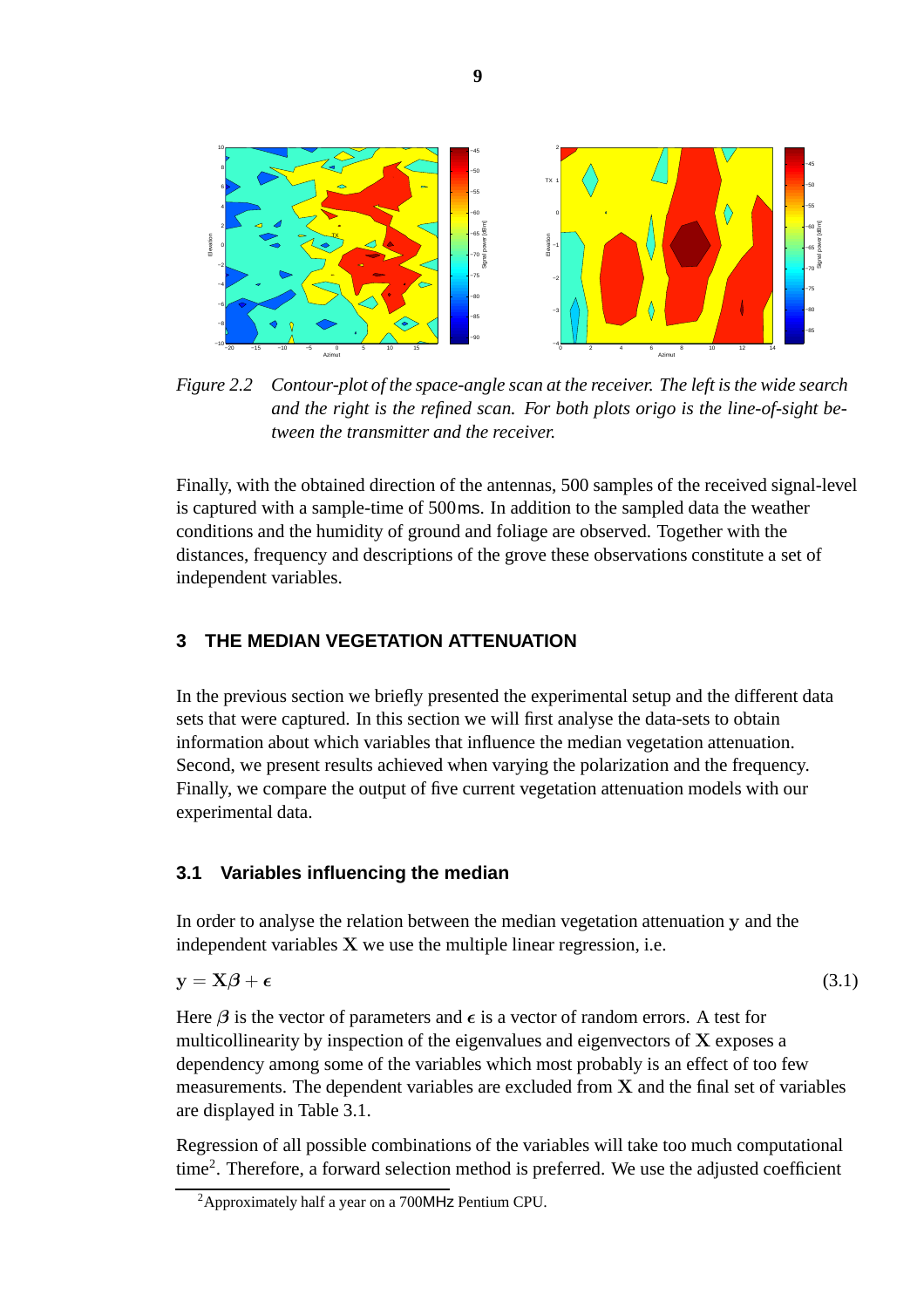| Index          | Variable                                           | Range          |      | Unit |
|----------------|----------------------------------------------------|----------------|------|------|
| 0              | Constant                                           |                |      |      |
| $\mathbf{1}$   | Forest depth                                       | 43             | 337  | m    |
| $\overline{2}$ | Frequency                                          | 18             | 38   | GHz  |
| 3              | Distance between TX and the first tree( $d_{TX}$ ) | $\overline{2}$ | 18   | m    |
| 4              | Distance between RX and the first tree( $d_{RX}$ ) | $\theta$       | 11   | m    |
| 5              | Part of spruce                                     | $\overline{0}$ |      |      |
| 6              | Part of pine                                       | $\overline{0}$ | 0.95 |      |
| 7              | Part of trees in-leaf                              | $\overline{0}$ | 0.95 |      |
| 8              | Part of trees off-leaf                             | $\theta$       | 1    |      |
| 9              | Average height of the trees                        | 10             | 20   | m    |
| 10             | Bare-trunk height                                  | $\theta$       | 5    | m    |
| 11             | Air temperature                                    | $-17$          | 22   | C    |
| $12 - 13$      | Polarization                                       |                |      |      |
| $14 - 15$      | Forest density                                     |                |      |      |
| $16-19$        | Foliage humidity                                   |                |      |      |
| $20 - 21$      | Wind force                                         |                |      |      |
| $22 - 28$      | Precipitation                                      |                |      |      |

*Table 3.1 The final content of the matrix* **X** *after removing linear dependent variables.*



*Figure 3.1 The forward selection procedure with a 95% confidence test on the parameters. The coefficient of multiple determination is plotted against the included variables. The numbers along the horizontal axis are the index given in Table 3.1.*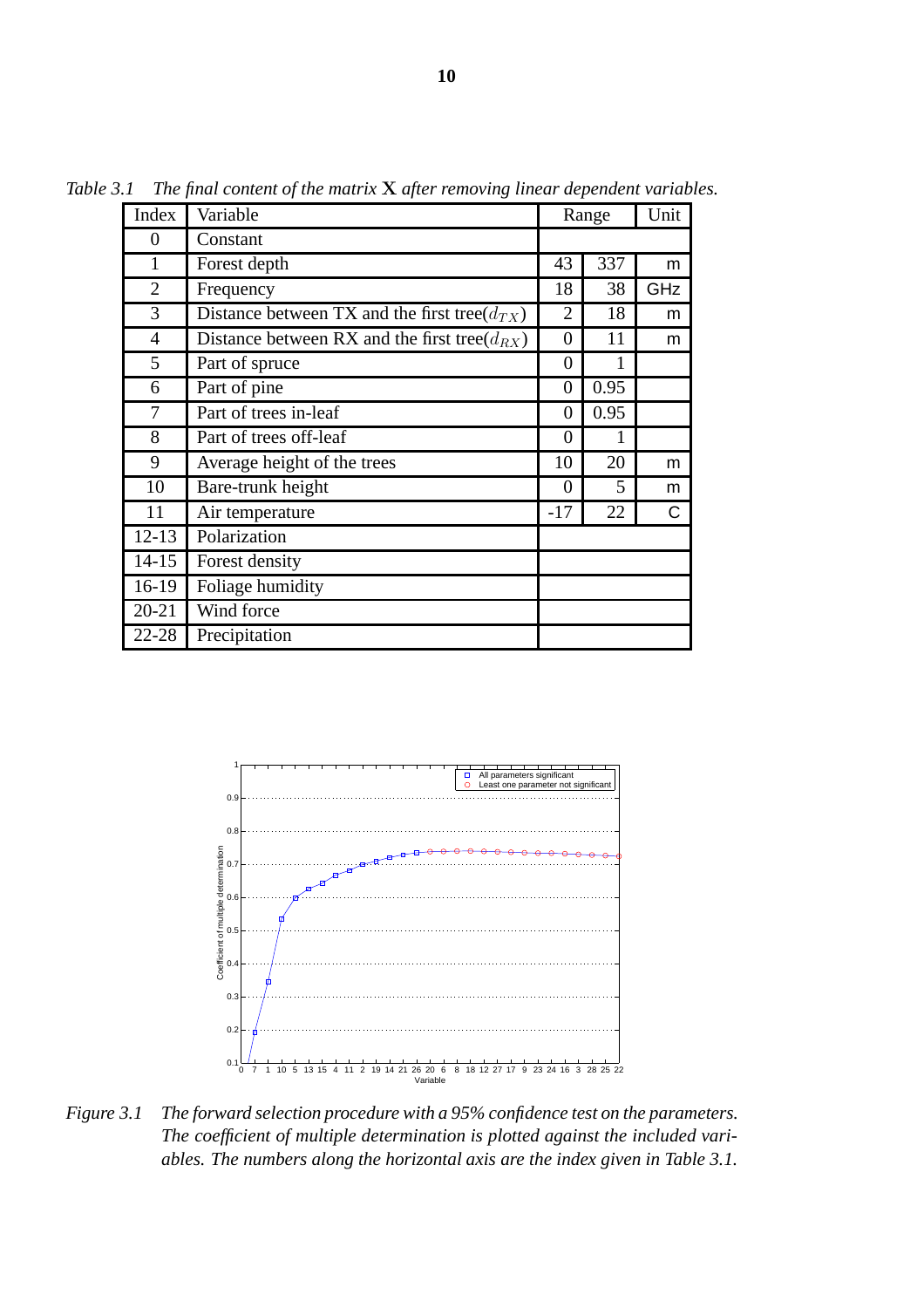of multiple determination to find the next variable in the forward selection(2,p. 160). The adjusted coefficient of multiple determination is a measure of the proportion of the variation explained by the independent variables.

The result of the forward selection regression analysis is displayed in Figure 3.1. The set of variables which consist of trees in-leaf, forest depth, bare-trunk height and spruce explain about 60% of the variation in the median vegetation attenuation. A closer study of the independent variables reveal a dependency between the two variables describing the bare-trunk height and the part of pine . Not unexpected, since a typical pine has a bare-trunk region, while the three other tree types normally have not. In the following analysis we find it convenient to exclude the variable describing the bare-trunk height.

Including new variables after the first five slowly increases the coefficient of multiple determination up to 73%. The test of significance states that the 14 first included variables are significantly influencing the response. The only reasonable explanation for the significance of air temperature is that with 29 variables and a 5% level of significance it is very likely that one of the variables is tested significant when it is not.

We stress that the measurement-sites consist of wild vegetation which most probably give rise to the considerable variations in the measured attenuation. Groves with more homogenous vegetation should be used to further explore the indices pointed out above.

#### 3.1.1 Polarization

In the experiments pairs of data-sets where the polarization direction of the antennas are changed are obtained at the same location at the same day. Therefore, the stochastic variation due to weather conditions and different measurement-sites should be minimized. Hence, the difference between the mean of these interdependent time-series is a measure of the change in vegetation attenuation due to vary the polarization of the radio wave.

The mean of the differences are displayed in Figure 3.2 with a 95% confidence interval. We observe that in coniferous groves the radio wave with horizontal polarization is more attenuated than the vertical polarized radio wave. There is no significant difference in the attenuation of vertical- and horizontal-polarized radio wave which propagate through an in-leaf grove.

In the case of cross-polarized antennas the received signal seems to be more attenuated than in the case of vertical polarized antennas. Most probably the lack of significance is caused by the low number of data sets.

#### 3.1.2 Frequency

Exactly as for the polarization experiments there are pairs of data sets obtained at the same location at the same day where only the frequency is changed between 18GHz and 38GHz. Hence, the difference between the mean of these interdependent time-series is a measure of the change in vegetation attenuation induced by varying the frequency of the radio wave. The mean of the differences are displayed in Figure 3.3. We observe that the vegetation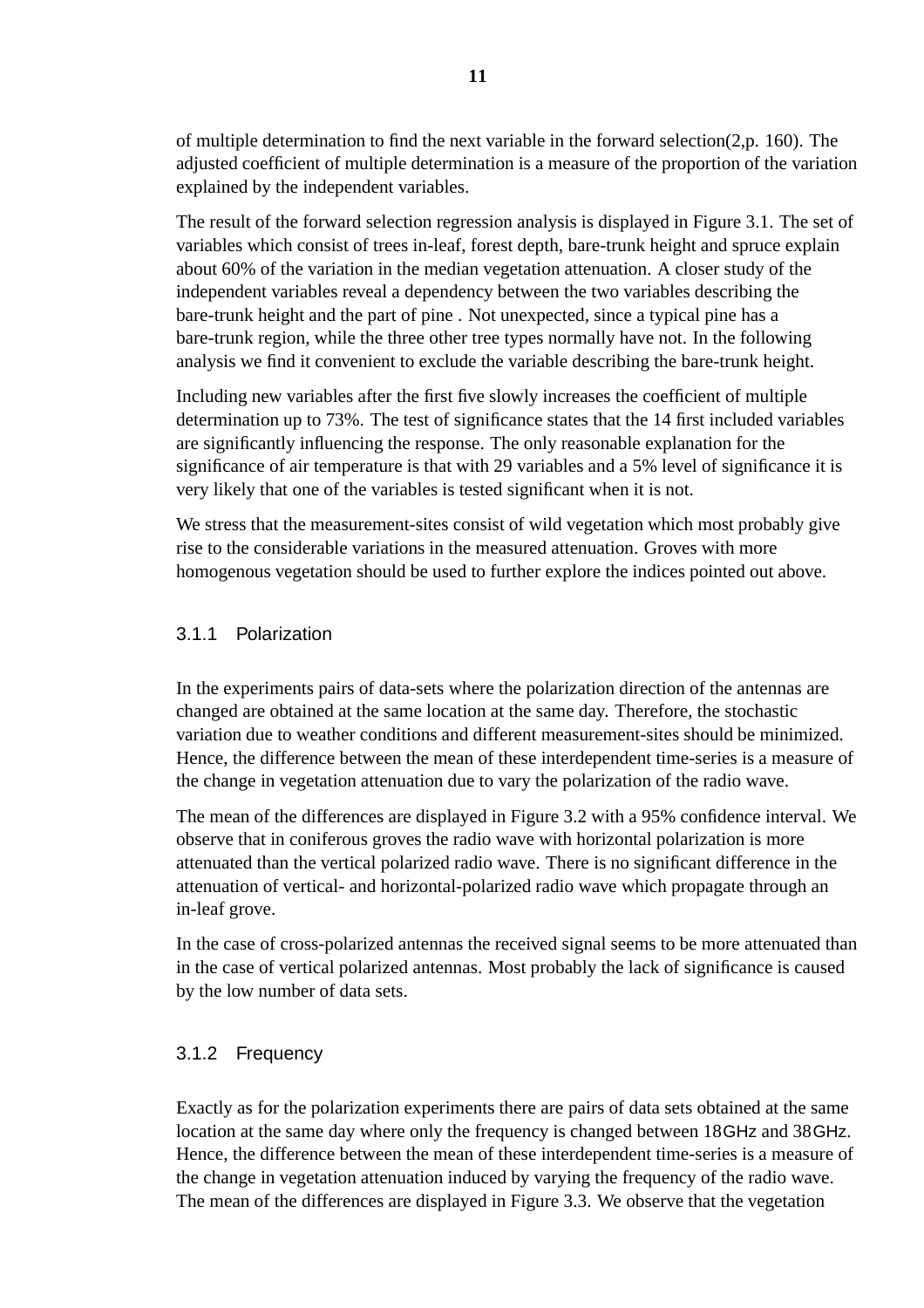

*Figure 3.2 The mean of the differences in attenuation between measurements were the polarization directions of the antennas are altered.* None *denotes the difference in attenuation when the polarization is unchanged.* Conifer *denotes the difference in attenuation between vertical- and horizontal-polarized radio wave which propagate through a grove of pine or spruce.* In-leaf *denotes the difference in vegetation attenuation between a radio wave with vertical and horizontal polarization in the case of in-leaf trees.* Cross *denotes the difference in vetetation attenuation between a vertical and cross-polarized radio wave. All means are displayed with a 95% confidence interval.*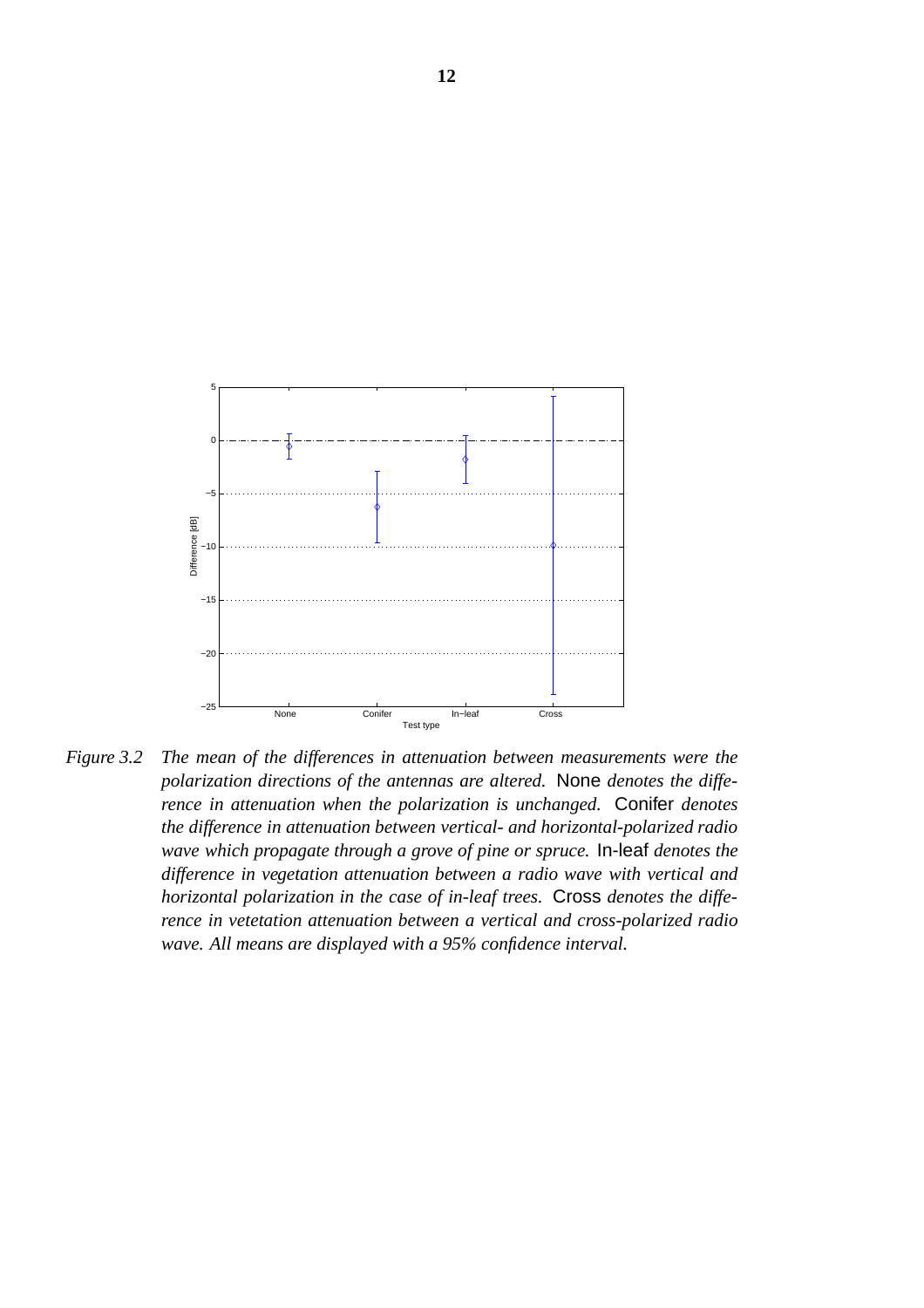

*Figure 3.3 The mean of the differences in vegetation attenuation when the frequency is changed.* Equal *denotes the difference in attenuation where the frequency is unchanged.* 18-38 *denotes the difference in attenuation between the 18*GHz *radio wave and 38*GHz *radio wave.*

attenuation of the 18GHz radio wave is in average 7.5dB less than the 38GHz radio wave.

#### **3.2 Evaluation of attenuation models**

In order to estimate the vegetation attenuation at different distances and frequencies it is convenient to have an equation. We prefer to evaluate existing vegetation attenuation models in the frequency-domain of interest since developing a new model is out of scope of our work.

The details of the International Telecommunications Union model (ITU-R), the modified ITU-R model (MITU-R) the fitted ITU-R model (FITU-R) and the nonzero gradient model (NZG) can be found in (3). The development of the modified exponential decay model (MED) is described in (5). All models except the NZG model are expressed by the equation

$$
L_v = \beta_1 f^{\beta_2} d_v^{\beta_3} \tag{3.2}
$$

and the NZG model yields the following expression

$$
L_v = \beta_3 d_v + \beta_1 - \exp\{- (\beta_2 - \beta_3) d_v / \beta_1\}
$$
\n(3.3)

where, for both equations, f is the frequency in [MHz] and  $d<sub>v</sub>$  is the vegetation depth in[m]. The parameters  $\beta_1$ ,  $\beta_2$  and  $\beta_3$  are estimated by means of measurements. Values of the parameters are displayed in Table A.1.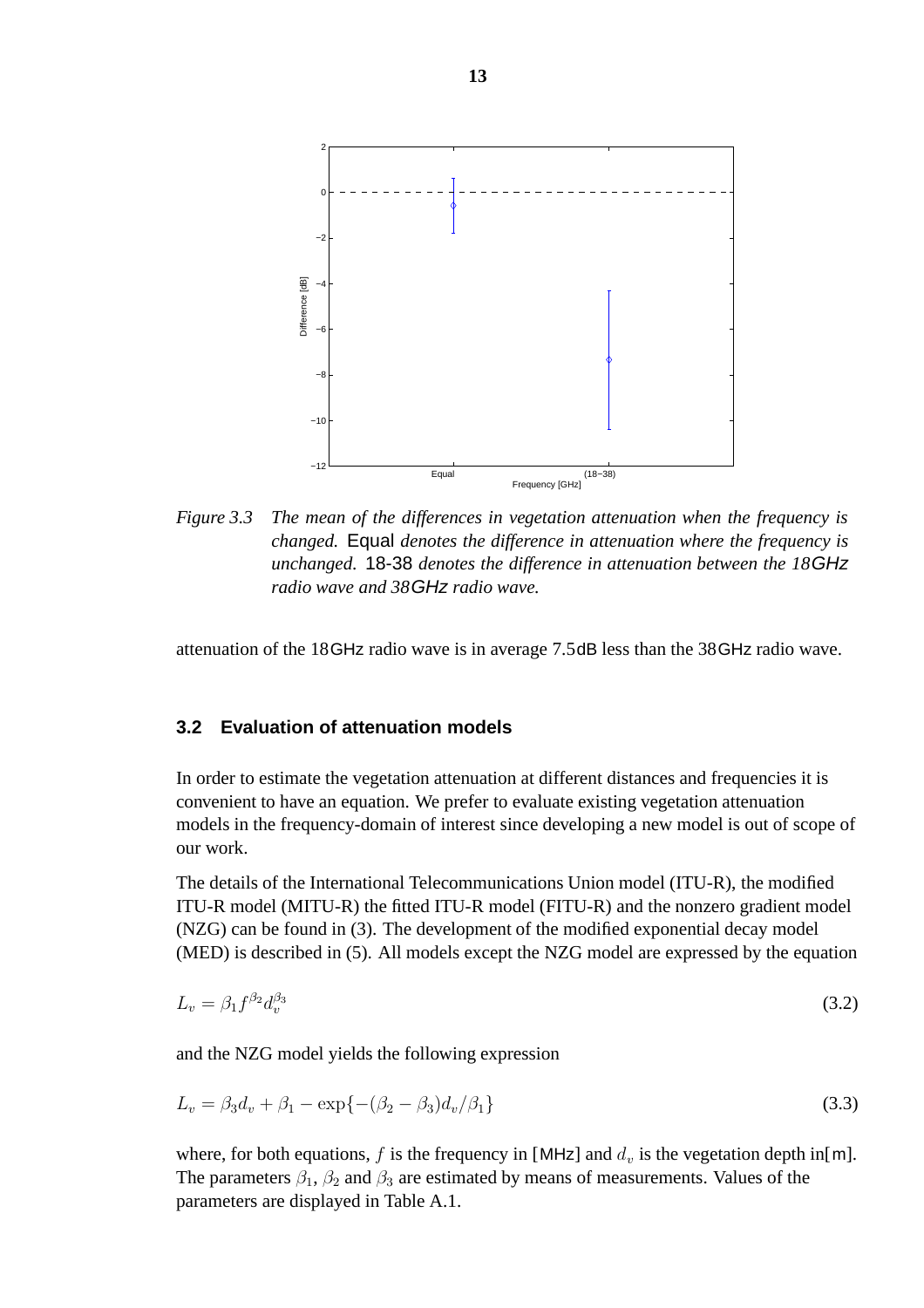#### 3.2.1 Forest depth

Before the performance test of the models we will stress that they use *vegetation depth* as the space variable and not the actual path length. Vegetation depth  $d<sub>v</sub>$  is defined as

$$
d_v = \sum_{i=1}^n w_i \tag{3.4}
$$

where  $w_i$  is the path length in foliage at each tree and n is the number of trees in the path as sketched in Figure 2.1. The vegetation depth is often obtained by multiplying the number of trees in the path by the average span of the trees at the antenna height.

In our experiments the width of the trees  $w_i$  in the path varies and the number of trees in the path is unknown. Hence, it is more convenient to have the *forest depth* as the path length variable. The forest depth  $d_s$  is the actual path length through the grove as shown in Figure 2.1. To obtain a relation between the forest depth and the vegetation depth we define the *forest-density* ρ as

$$
\rho = \frac{d_v}{d_s} \quad 0 \le \rho \le 1 \tag{3.5}
$$

In order to test the models against the experimental data we need an estimate of the forest density. To this end we apply equation 3.5 to substitute the vegetation depth with the forest depth in the five models. Then we estimate values of the forest density by means of the models and captured data to find a consistent value of the forest density for the groves at our measurement-sites.

The result is displayed in Figure 3.4 with a 95% confidence interval. Conifers are coded as both in-leaf and off-leaf deciduous trees. We observe that conifers coded as off-leaf give the largest number of forest densities above one, which is invalid according to the definition in equation 3.5. There is no consistent value of the forest density, but the estimation indicate that it should be greater than 0.7. For convenience we continue our study with  $\rho = 1$ .

#### 3.2.2 Performance of the models

With the relation between forest depth and forest density developed in the previous section, we are now ready to analyse the performance of the common attenuation models in respect to our experimental data.

We visualize the measured attenuation and the expected values of new observations with prediction intervals. The selection of linear model which generates the prediction interval is based on the analysis of variables influencing the median attenuation performed in section 3.1. For compatibility with the models we include only the variables which describes forest depth, frequency and the four types of vegetation.

Figure 3.5 to Figure 3.8 display the prediction intervals together with the output of the models. We have encoded the pine data as off-leaf because of the low attenuation observed for this type of trees. There is a considerable variation in the median attenuation at a given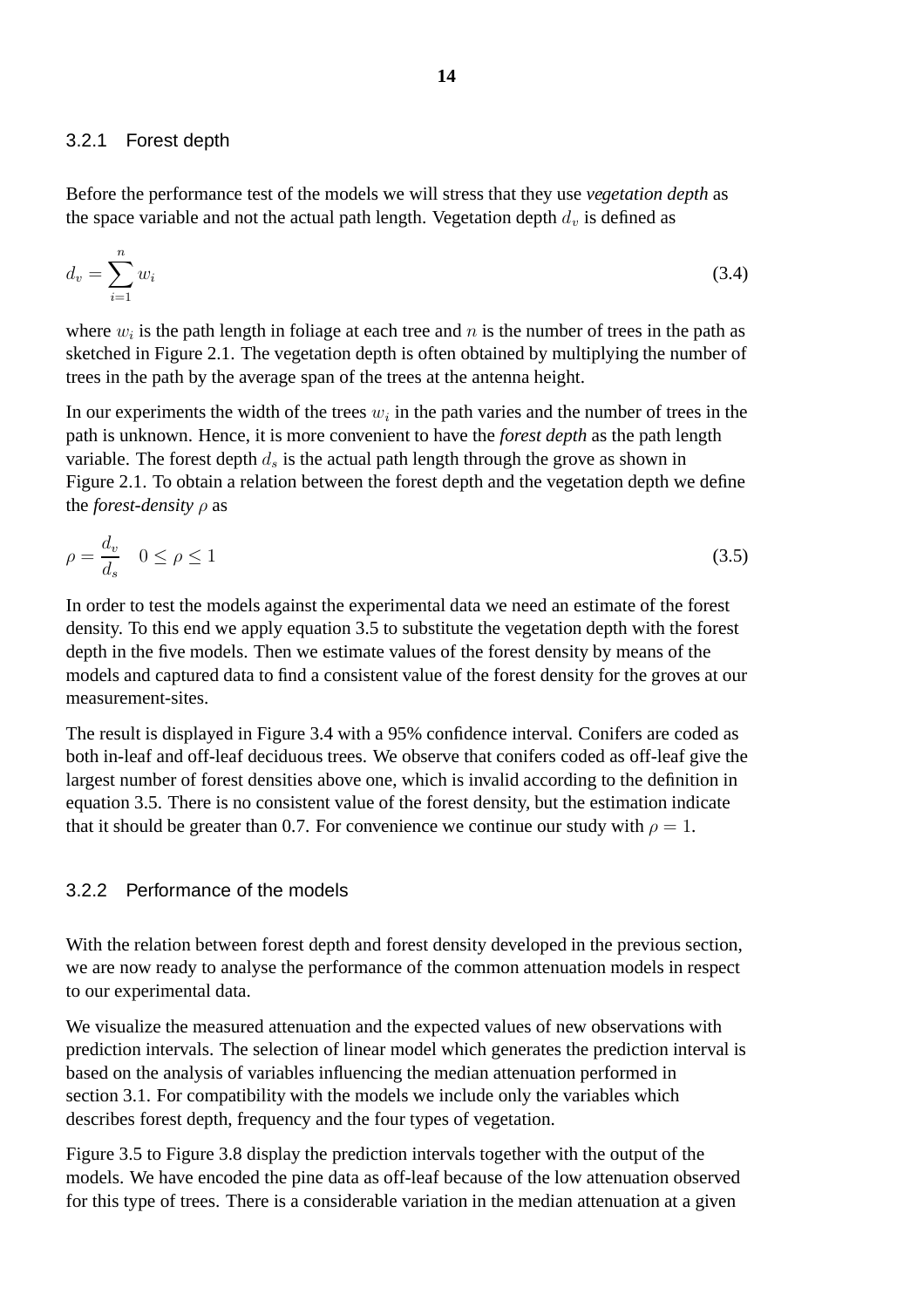

*Figure 3.4 Estimation of values of the forest density by means of the experimental data and the models. The densities are displayed with 95% confidence intervals. Coniferous trees are coded as both in-leaf and off-leaf deciduous trees.*

forest depth, which is expected since the measurement-sites consist of wild vegetation. Thus, to represent the vegetation attenuation we recommend to use a prediction interval and not a single value. None of the evaluated models are given with a prediction interval in the literature we have. Therefore, from the figures we extract 40dB as a rule of thumb for a 95% prediction interval.

To measure how well the models fit the experimental data we introduce the mean relative error, MRE, defined as follows

$$
MRE = \frac{1}{N} \sum_{i=1}^{N} \frac{|y_i - \hat{y}_i|}{y_i}
$$
 (3.6)

Here N is the total number of observations,  $y_i$  is the measured attenuation and  $\hat{y}_i$  is the corresponding value of the actual model.

To choose models for the different types of vegetation we now use both the plot of the prediction intervals together with the models and the measure of fit displayed in Figure 3.9. For the in-leaf data the MITU-R model and NZG model are the best candidates. The mean relative error is lowest for the MITU-R in the off-leaf case, but Figure 3.6 indicates that the MED model has the best prediction of new observations. To model the attenuation induced by a grove of pine we recommend the FITU-R model. The spruce data do not flare the performance of the models much, but Figure 3.7 favours the MED model and the MITU-R model.

We will emphasize that the conclusions in this section assume that the forest density is equal to one in all models. All other values of forest density will decrease the value of the models output and give rise to other performance results.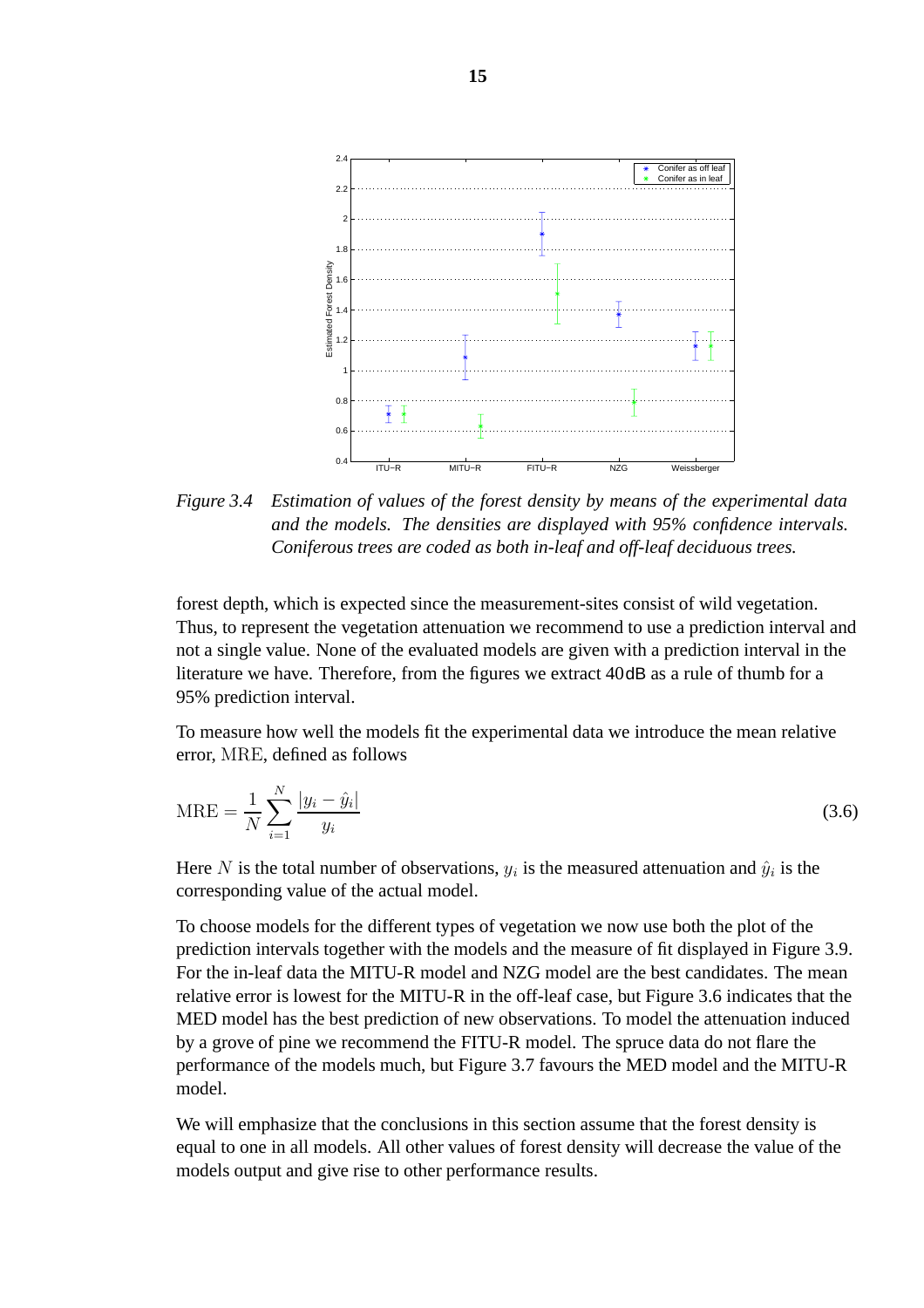

*Figure 3.5 In-leaf vegetation attenuation models and the prediction intervals generated from the experimental data.*



*Figure 3.6 Off-leaf vegetation attenuation models and the prediction intervals generated from the experimental data.*



*Figure 3.7 The prediction intervals derived from the spruce data and the in-leaf attenuation models.*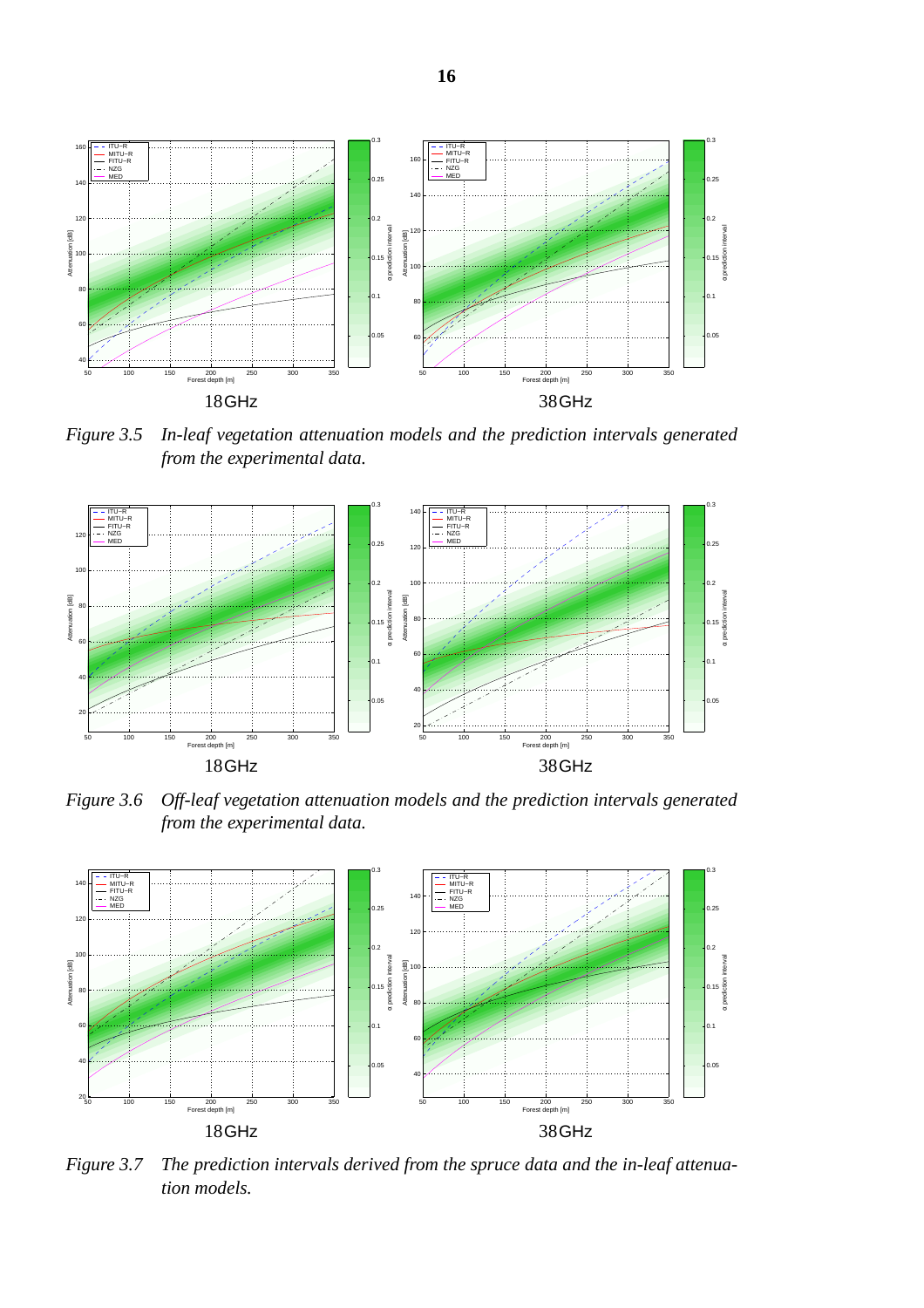

*Figure 3.8 Off-leaf vegetation attenuation models and the prediction intervals derived from the pine data.*



*Figure 3.9 The measure of fit for the different models plotted for the different types of vegetation. The mean relative error* MRE *is defined in equation 3.6*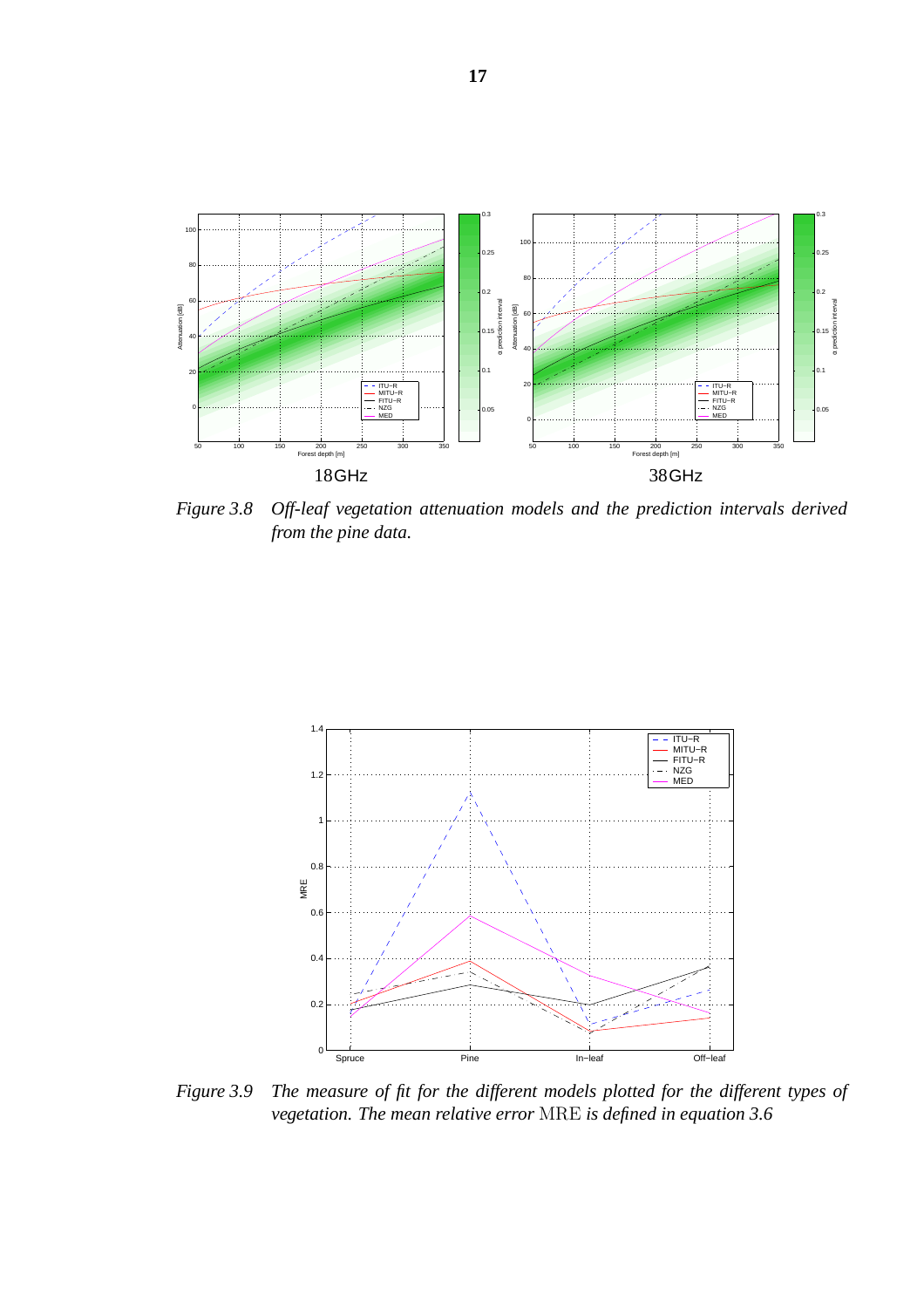#### **4 VARIATIONS OF THE RECEIVED SIGNAL**

A radio wave which propagates through a grove is influenced by the presence of scatterers, which are the branches and the foliage. In the case of these scatterers or when the antennas move, it will affect the signal in both the space-, time- and frequency-domain. For many applications the variation of the received signal is essential in the design of the system. Therefore, we will in this section analyse the data sets to obtain information about the signal distribution in the space- and time-domain.

### **4.1 Space-domain**

A summary of studies (5,p. 112) of the variation in the space-domain shows that the received signal closely resembles a Rayleigh distribution for dense forests when the frequency is above 100MHz.

To explore the distribution of the signal in the space-domain the separation of the measurement points<sup>3</sup> must be such that the signal-level at one point is uncorrelated with the signal-level at another point. Other examinations indicate that the points at the receiver should be separated by a distance greater than half the wavelength for points located along the same great circle path to the receiver and greater than the wavelength for points on a line transverse to the great circle path (5,p. 109). The antennas are mounted in such a way that a scan will separate the points about 2cm in the horizontal direction and 3cm in the vertical direction. The wavelengths in our experiments are 1.67cm and 0.789cm. Thus, we can use the space-angle data to analyse the distribution of the signal in the space-domain.

The estimated distribution of the space-series are tested against a Normal- and a Rayleigh distribution. The test is performed for each tree type, but the picture is the same for all. Thus, we plot the test result without separating the tree types, as shown in Figure 4.1. The analysis indicates that the distribution of the signal-level in the space-domain resembles a Rayleigh distribution when the standard deviation of the series is above 6dB.

#### **4.2 Time-domain**

In our measurement setup both the transmitter and the receiver stand still, but in the case of wind the branches and the foliage move. Thus, we can expect variation in the signal level as for a mobile communication unit. From mobile communication theory we know that the short therm fading of a multi-path radio wave where there is no main beam follows a Rayleigh distribution (1). Therefore, we test the estimated distribution from the time-series against a Rayleigh and a Normal distribution.

In Figure 4.2 we have displayed the measure of fit without separating the types of vegetation. We observe that for standard deviations greater than 5dB the distribution of the signal-level approaches a Rayleigh distribution. At lower standard deviations the Normal distribution seems to fit better although the picture is more diffuse.

<sup>&</sup>lt;sup>3</sup>Here a measurement point refers to the position and direction of the receiving antenna.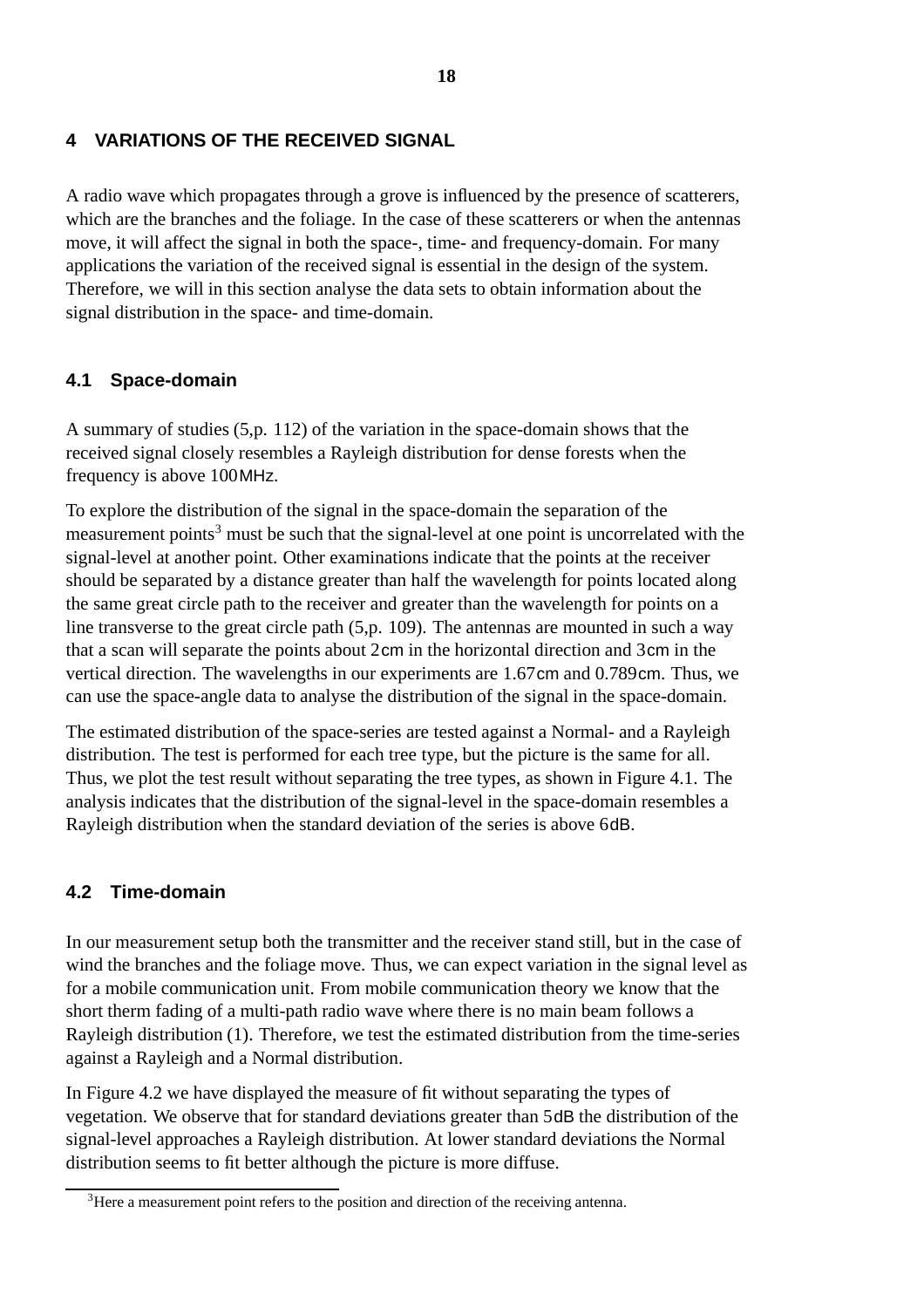

*Figure 4.1 Comparison of the estimated cumulative distribution of the space-angle-series against a Normal and a Rayleigh distribution. The mean relative error* MRE *defined in equation 3.6 is the measure of fit. The* MRE *is plotted against the standard deviation of the series.*



*Figure 4.2 Comparison of the estimated cumulative distribution of the time-series against a Normal and a Rayleigh distribution. The mean relative error* MRE *defined in equation 3.6 is the measure of fit. The* MRE *is plotted against the standard deviation of the time-series.*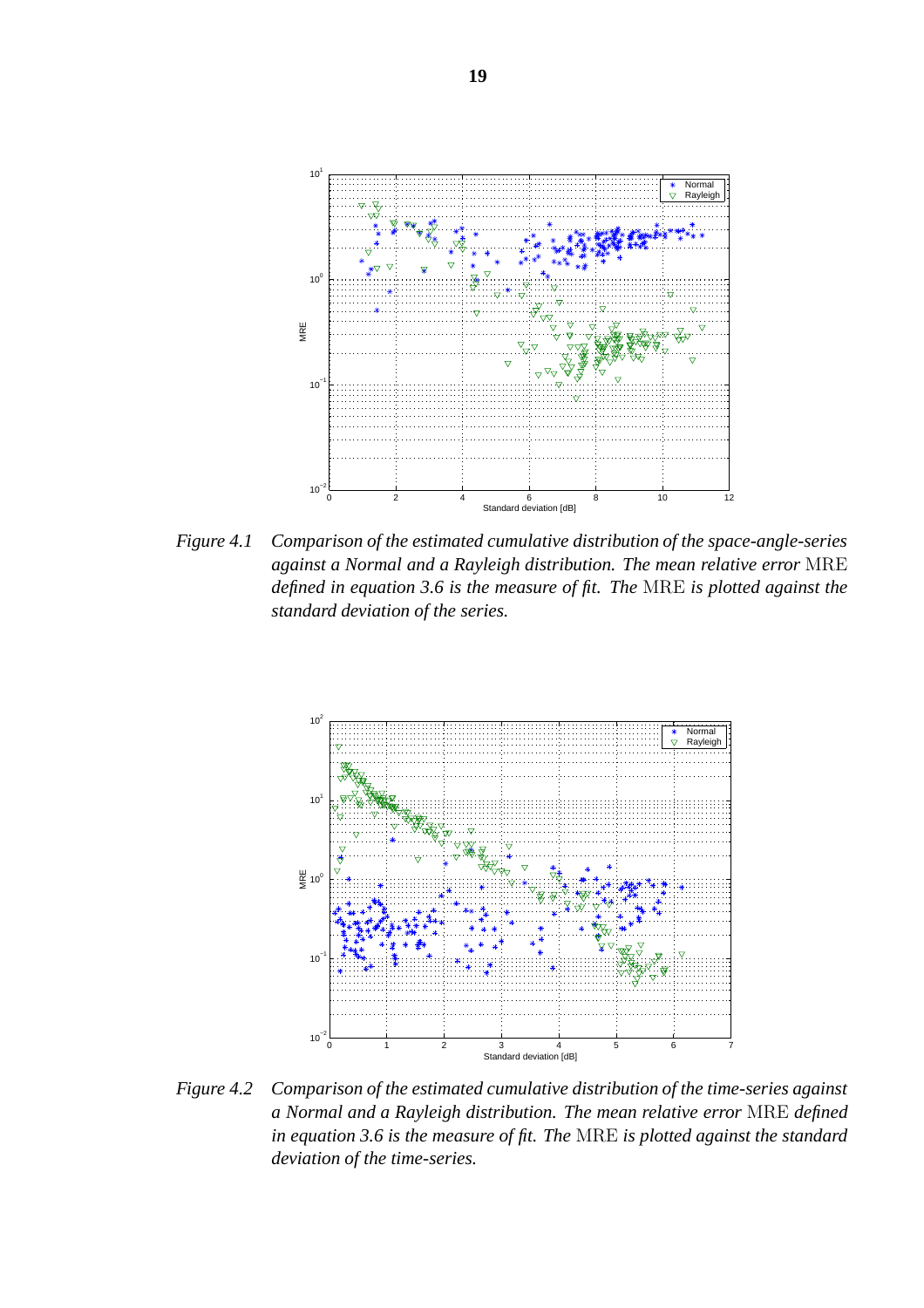

*Figure 4.3 Lag one autocorrelation test of the time-series as a function of the standard deviation. The correlation coefficient is normalized such that lag zero is equal to one.*

#### 4.2.1 Rate

For many applications the time-rate of the received signal-level is of interest. We will extract some information about the time-rate even though this is out of scope due to the low sample-rate of our measurements. To this end we apply an autocorrelation analysis to the time-series.

In Figure 4.3 the normalized lag one autocorrelation coefficient is plotted as a function of the standard deviation. We observe that increasing the standard deviation seems to decrease the correlation, i.e. the rate increases. The analysis reveals that the changes of the signal-level in time can be faster than 500ms even if the standard deviation is low. Further examination of the time-rates of the received signal requires new experiments where the sample-time is considerable lower than 500ms.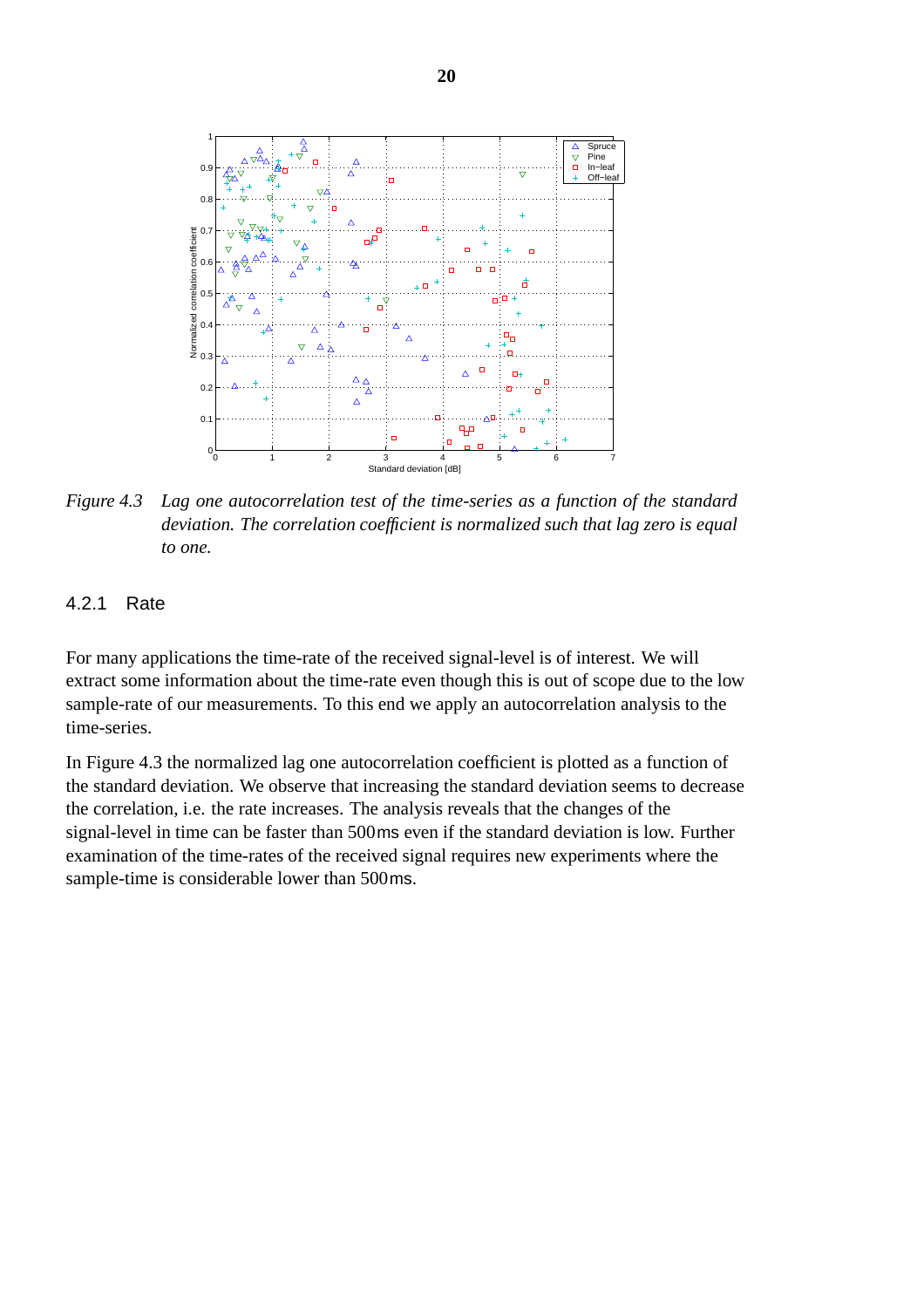#### **5 CONCLUDING REMARKS**

Measurements of vegetation attenuation at 18GHz and 38GHz are performed in groves of pine, spruce, trees in-leaf and trees off-leaf. Multiple linear regression analysis revealed that the forest depth and the type of vegetation are the main variables explaining the variation in the median vegetation attenuation. Trees in-leaf give the highest attenuation while groves of pine induce the lowest attenuation. The correlation between the variables representing pine and the bare-trunk height indicates that the least attenuated part of the radio-wave travels through the bare-trunk region.

The usage of the captured data to estimate new observations of the vegetation attenuation motivated us to evaluate five models of interest. For trees in-leaf we recommend the MITU-R model or the NZG model. To predict the attenuation in off-leaf groves the MED model is the best candidate. The FITU-R model is preferable for groves of pine, while we recommend the MED model or the MITU-R model for the groves of spruce.

Our experiments exposed a considerable variation in the median attenuation at a given forest depth, type of vegetation and frequency. That a wild grove is a heterogenous medium probably gives rise to this variation. We recommend to represent the attenuation with an interval and not a single value when predicting new observations. In the studied literature none of the evaluated models are given with a prediction interval. Thus, we introduce 40dB as a rule of thumb for a 95% prediction interval.

Exploration of the received signal-level in the space-domain showed that the estimated distribution approaches a Rayleigh distribution when the standard deviation is greater than 6dB.

The distribution of the signal-level in the time-domain resembles a Rayleigh distribution when the standard deviation is above 5dB. Experiments with a sampling-period less than 500ms must be carried out to investigate the time-rate.

#### **References**

- (1) (1982): *Mobile communications engineering*. McGraw-Hill, Inc.
- (2) (1992): *Introduction to Linear Regression Analysis*. John Wiley & Sons, Inc.
- (3) Al-Nuaimi, M.O. and Stephens, R.B.L. (1998): Measurements and prediction model optimisation for signal attenuation in vegetation media at centimetre wave frequencies. *IEE PROCEEDINGS-MICROWAVES ANTENNAS AND PROPAGATION*.
- (4) Grønnerud, Ove K, Hallingstad, Geir, Sander, Jostein and Skeie, Bjørn (2002): Vegetasjonsdemping av radiobølger - instrumentering og gjennomføring. Technical report, Forsvarets Forskningsinstitutt.
- (5) M. A. Weissberger (1982): An initial critical summary of models for predicting the attenuation of radio waves by trees. Technical report, Department Of Defense, Electromagnetic Compatibility Analysis Center.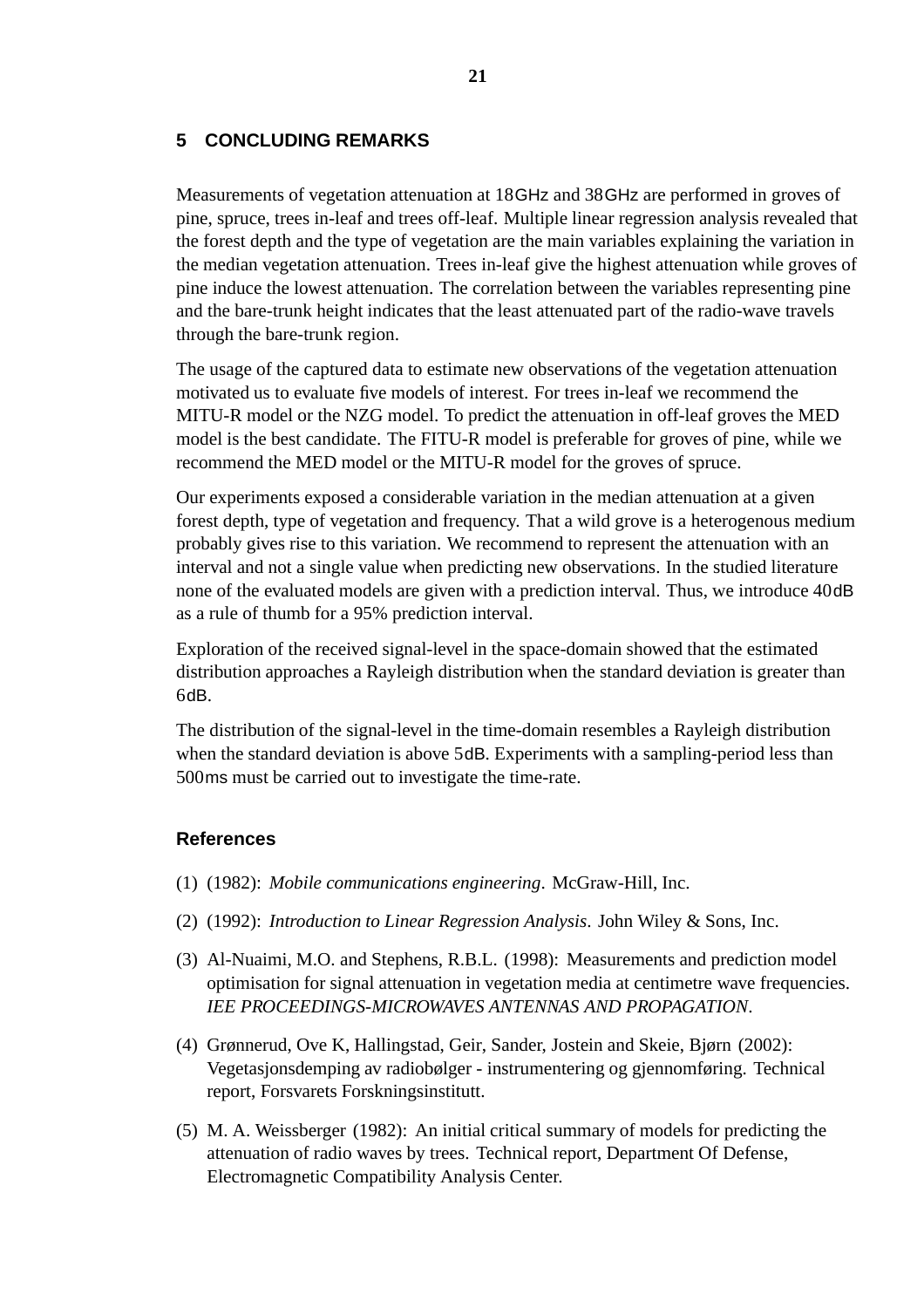#### **APPENDIX**

#### **A ATTENUATION MODELS**

The International Telecommunications Union model (ITU-R) is stated to be applicable in the frequency range from 200MHz up to 95GHz and a maximum vegetation depth of 400m. The modified ITU-R (MITU-R) model is optimized at 11.2GHz and a vegetation depth up to about 120m. The nonzero gradient (NZG) model has the same restriction as the MITU-R model, but the NZG model is also optimized at 20GHz. Nor the MITU-R or the NZG model have the frequency as an input variable. The fitted ITU-R (FITU-R) model is optimized by means of measurement data at 11.2GHz and 20GHz and a maximum vegetation depth of 120m.

| unennunnon moucus. |            |           |                    |           |                |
|--------------------|------------|-----------|--------------------|-----------|----------------|
| Model              | Vegetation | $\beta_1$ | $\beta_2$          | $\beta_3$ | Range          |
| <b>ITU-R</b>       |            | 0.2       | 0.3                | 0.6       |                |
| MITU-R             | in-leaf    | 11.93     | 0                  | 0.398     |                |
|                    | off-leaf   | 1.75      | $\Omega$           |           | $d_v \leq 31m$ |
|                    | off-leaf   | 28.1      | 0                  | 0.17      | $d_v \geq 31m$ |
| <b>MED</b>         |            | 0.0633    | 0.284              |           | $d_v \leq 14m$ |
|                    |            | 0.187     | $\overline{0.284}$ | 0.588     | $d_v > 14m$    |
| <b>FITU-R</b>      | in-leaf    | 0.39      | 0.39               | 0.25      |                |
|                    | off-leaf   | 0.37      | 0.18               | 0.59      |                |
| <b>NZG</b>         | in-leaf    | 37.87     | 19.82              | 0.33      |                |
|                    | off-leaf   | 6.45      | 6.25               | 0.24      |                |

| Table A.1 The estimated values of the parameters displayed for each of the vegetation |
|---------------------------------------------------------------------------------------|
| <i>attenuation models.</i>                                                            |